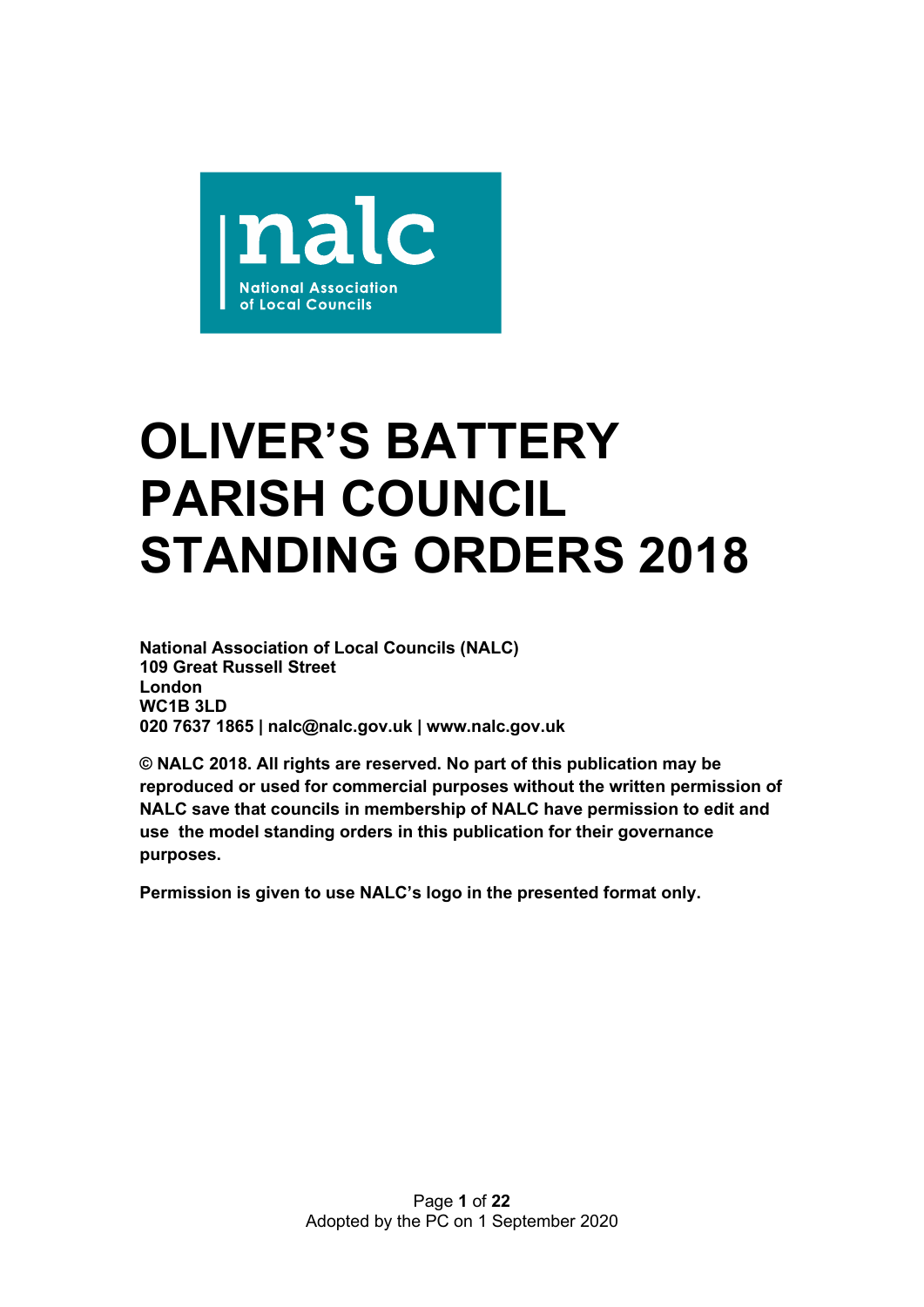| 1. |                                                           |
|----|-----------------------------------------------------------|
| 2. |                                                           |
| 3. |                                                           |
| 4. |                                                           |
| 5. |                                                           |
| 6. |                                                           |
| 7. |                                                           |
| 8. | MOTIONS FOR A MEETING THAT REQUIRE WRITTEN NOTICE         |
| 9. | MOTIONS AT A MEETING THAT DO NOT REQUIRE WRITTEN          |
|    |                                                           |
|    |                                                           |
|    |                                                           |
|    |                                                           |
|    |                                                           |
|    |                                                           |
|    | 16. ACCOUNTS AND ACCOUNTING STATEMENTS 16                 |
|    | 17. FINANCIAL CONTROLS AND PROCUREMENT  17                |
|    |                                                           |
|    |                                                           |
|    | 20. RESPONSIBILITIES UNDER DATA PROTECTION LEGISLATION 20 |
|    |                                                           |
|    |                                                           |
|    | 23. COMMUNICATING WITH DISTRICT AND COUNTY OR UNITARY     |
|    |                                                           |
|    |                                                           |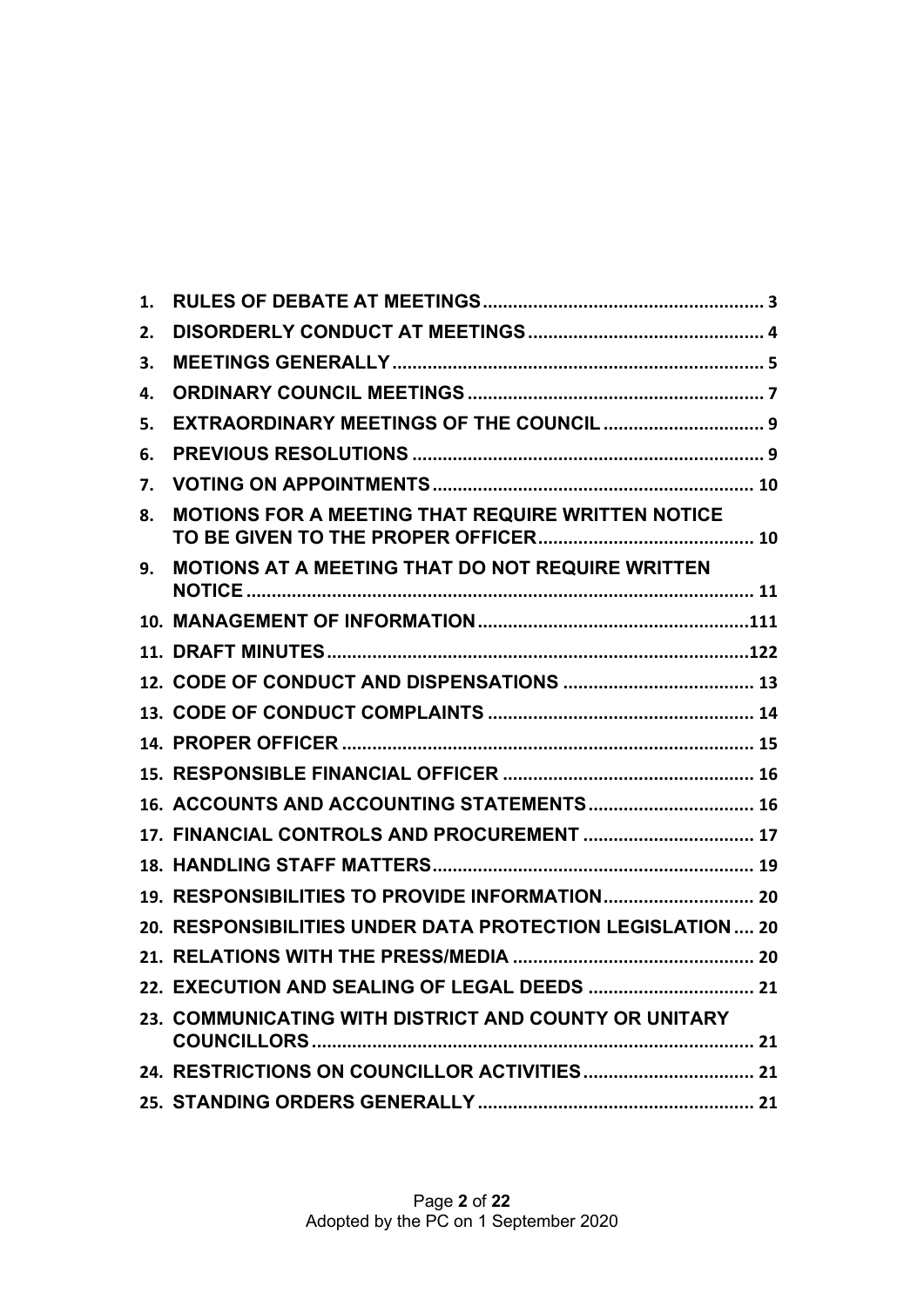## 1. **RULES OF DEBATE AT MEETINGS**

- a Motions on the agenda shall be considered in the order that they appear unless the order is changed at the discretion of the chairman of the meeting.
- b A motion on the agenda shall be deemed to have been moved.
- c An amendment is a proposal to remove or add words to a motion. It shall not negate the motion.
- d If an amendment to the original motion is carried, the original motion (as amended) becomes the substantive motion upon which further amendment(s) may be moved.
- e An amendment shall not be considered unless early verbal notice of it is given at the meeting and, if requested by the chairman of the meeting, is expressed in writing to the chairman.
- f A councillor may move an amendment to his own motion if agreed by the meeting.
- g If there is more than one amendment to an original or substantive motion, the amendments shall be moved in the order directed by the chairman of the meeting.
- h Subject to standing order 1(k), only one amendment shall be moved and debated at a time, the order of which shall be directed by the chairman of the meeting.
- i One or more amendments may be discussed together if the chairman of the meeting considers this expedient but each amendment shall be voted upon separately.
- j A councillor may not move more than one amendment to an original or substantive motion.
- k The mover of an amendment has no right of reply at the end of debate on it.
- l Where a series of amendments to an original motion are carried, the mover of the original motion shall have a right of reply either at the end of debate on the first amendment or at the very end of debate on the final substantive motion immediately before it is put to the vote.
- m Unless permitted by the chairman of the meeting, a councillor may speak once in the debate on a motion except:
	- i. to speak on an amendment moved by another councillor;
	- ii. to move or speak on another amendment if the motion has been amended since he last spoke;

Page **3** of **22** Adopted by the PC on 1 September 2020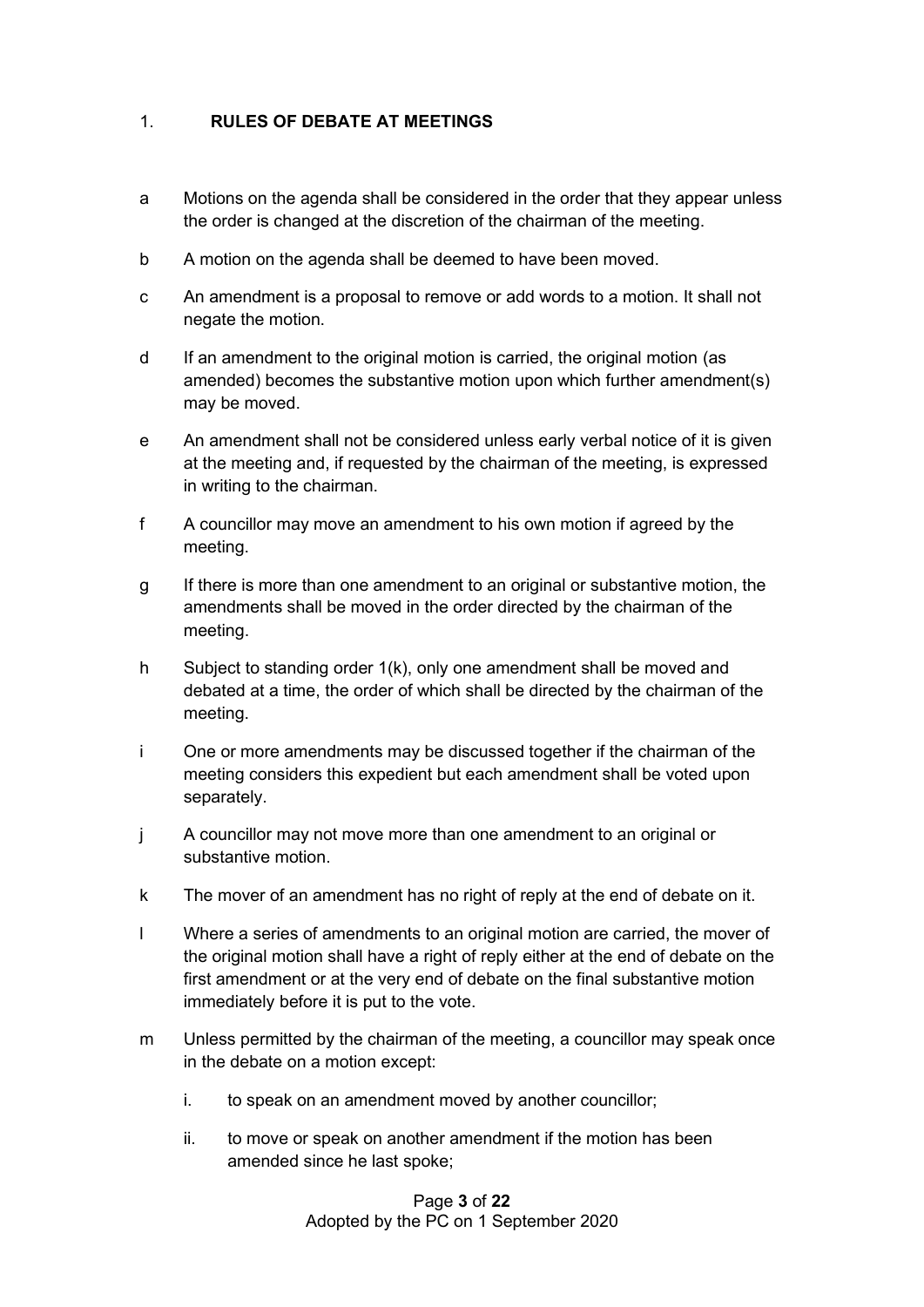- iii. to make a point of order;
- iv. to give a personal explanation; or
- v. to exercise a right of reply.
- n During the debate on a motion, a councillor may interrupt only on a point of order or a personal explanation and the councillor who was interrupted shall stop speaking. A councillor raising a point of order shall identify the standing order which he considers has been breached or specify the other irregularity in the proceedings of the meeting he is concerned by.
- o A point of order shall be decided by the chairman of the meeting and his decision shall be final.
- p When a motion is under debate, no other motion shall be moved except:
	- i. to amend the motion;
	- ii. to proceed to the next business;
	- iii. to adjourn the debate;
	- iv. to put the motion to a vote;
	- v. to ask a person to be no longer heard or to leave the meeting;
	- vi. to exclude the public and press;
	- vii. to adjourn the meeting; or
	- viii. to suspend particular standing order(s) excepting those which reflect mandatory statutory or legal requirements.
- s Before an original or substantive motion is put to the vote, the chairman of the meeting shall be satisfied that the motion has been sufficiently debated and that the mover of the motion under debate has exercised or waived his right of reply.
- t Excluding motions moved under standing order 1(r), the contributions or speeches by a councillor shall relate only to the motion under discussion and shall not exceed three minutes without the consent of the chairman of the meeting.

## 2. **DISORDERLY CONDUCT AT MEETINGS**

- a No person shall obstruct the transaction of business at a meeting or behave offensively or improperly. If this standing order is ignored, the chairman of the meeting shall request such person(s) to moderate or improve their conduct.
- b If person(s) disregard the request of the chairman of the meeting to moderate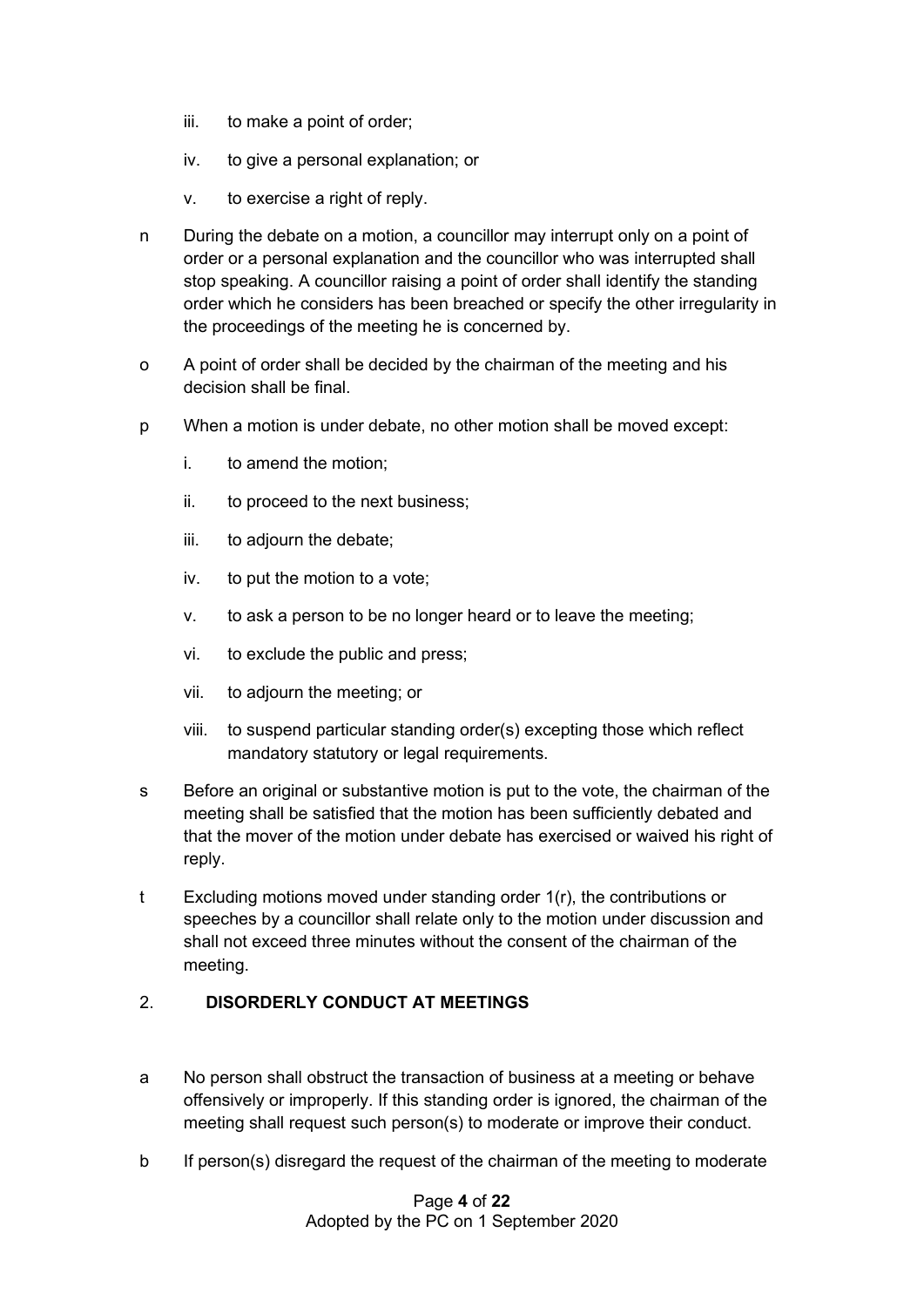or improve their conduct, any councillor or the chairman of the meeting may move that the person be no longer heard or be excluded from the meeting. The motion shall be put to the vote without discussion.

c If a resolution made under standing order 2(b) is ignored, the chairman of the meeting may take further reasonable steps to restore order or to progress the meeting. This may include temporarily suspending or closing the meeting.

# 3. **MEETINGS GENERALLY**

| a           | Meetings shall not take place in premises which at the time of the<br>meeting are used for the supply of alcohol, unless no other<br>premises are available free of charge or at a reasonable cost.                                                                                                                                                    |
|-------------|--------------------------------------------------------------------------------------------------------------------------------------------------------------------------------------------------------------------------------------------------------------------------------------------------------------------------------------------------------|
| b           | The minimum three clear days for notice of a meeting does not<br>include the day on which notice was issued, the day of the meeting,<br>a Sunday, a day of the Christmas break, a day of the Easter break<br>or of a bank holiday or a day appointed for public thanksgiving or<br>mourning.                                                           |
| C           | Not used                                                                                                                                                                                                                                                                                                                                               |
| $\sf d$     | Meetings shall be open to the public unless their presence is<br>prejudicial to the public interest by reason of the confidential<br>nature of the business to be transacted or for other special<br>reasons. The public's exclusion from part or all of a meeting shall<br>be by a resolution which shall give reasons for the public's<br>exclusion. |
| е           | Members of the public may make representations, answer questions and<br>give evidence at a meeting which they are entitled to attend in respect of<br>the business on the agenda.                                                                                                                                                                      |
| $\mathsf f$ | The period of time designated for public participation at a meeting in<br>accordance with standing order 3(e) shall not exceed ten minutes unless<br>directed by the chairman of the meeting.                                                                                                                                                          |
| g           | Subject to standing order 3(f), a member of the public shall not speak for<br>more than three minutes.                                                                                                                                                                                                                                                 |
| h           | In accordance with standing order $3(e)$ , a question shall not require a<br>response at the meeting nor start a debate on the question. The<br>chairman of the meeting may direct that a written or oral response be<br>given.                                                                                                                        |
| İ           | A person shall raise his hand when requesting to speak and stand when<br>speaking (except when a person has a disability or is likely to suffer                                                                                                                                                                                                        |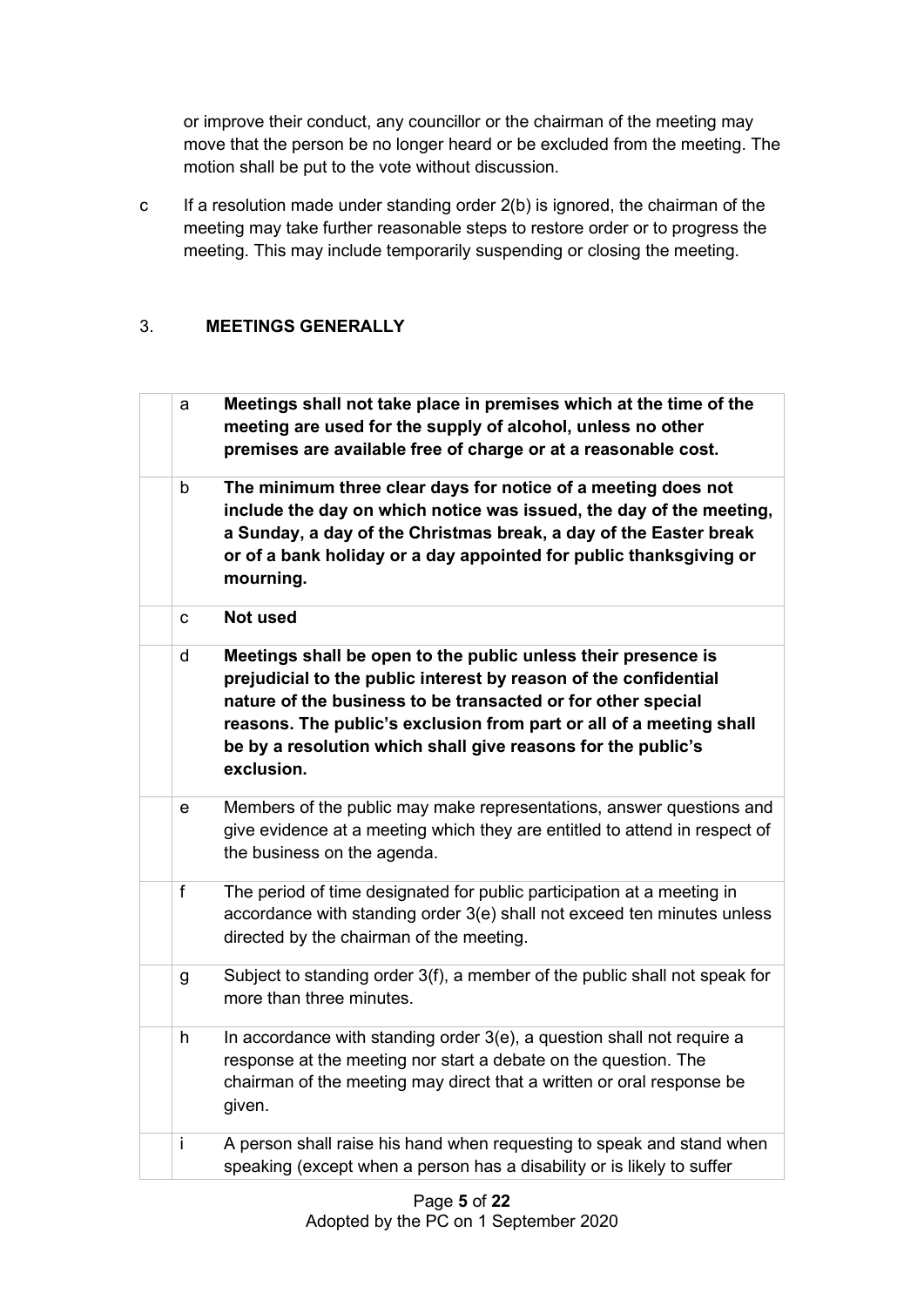|   | discomfort). The chairman of the meeting may at any time permit a<br>person to be seated when speaking.                                                                                                                                                                                                                                                                                                                                                                                                                                                 |
|---|---------------------------------------------------------------------------------------------------------------------------------------------------------------------------------------------------------------------------------------------------------------------------------------------------------------------------------------------------------------------------------------------------------------------------------------------------------------------------------------------------------------------------------------------------------|
| j | A person who speaks at a meeting shall direct his comments to the<br>chairman of the meeting.                                                                                                                                                                                                                                                                                                                                                                                                                                                           |
| k | Only one person is permitted to speak at a time. If more than one person<br>wants to speak, the chairman of the meeting shall direct the order of<br>speaking.                                                                                                                                                                                                                                                                                                                                                                                          |
| I | Subject to standing order 3(m), a person who attends a meeting is<br>permitted to report on the meeting whilst the meeting is open to the<br>public. To "report" means to film, photograph, make an audio<br>recording of meeting proceedings, use any other means for<br>enabling persons not present to see or hear the meeting as it takes<br>place or later or to report or to provide oral or written commentary<br>about the meeting so that the report or commentary is available as<br>the meeting takes place or later to persons not present. |
| m | A person present at a meeting may not provide an oral report or<br>oral commentary about a meeting as it takes place without<br>permission.                                                                                                                                                                                                                                                                                                                                                                                                             |
| n | The press shall be provided with reasonable facilities for the taking<br>of their report of all or part of a meeting at which they are entitled to<br>be present.                                                                                                                                                                                                                                                                                                                                                                                       |
| о | Subject to standing orders which indicate otherwise, anything<br>authorised or required to be done by, to or before the Chairman of<br>the Council may in his absence be done by, to or before the Vice-<br>Chairman of the Council (if there is one).                                                                                                                                                                                                                                                                                                  |
| p | The Chairman of the Council, if present, shall preside at a meeting.<br>If the Chairman is absent from a meeting, the Vice-Chairman of the<br>Council (if there is one) if present, shall preside. If both the<br>Chairman and the Vice-Chairman are absent from a meeting, a<br>councillor as chosen by the councillors present at the meeting shall<br>preside at the meeting.                                                                                                                                                                        |
| q | Subject to a meeting being quorate, all questions at a meeting shall<br>be decided by a majority of the councillors present and voting.                                                                                                                                                                                                                                                                                                                                                                                                                 |
| r | The chairman of a meeting may give an original vote on any matter<br>put to the vote, and in the case of an equality of votes may exercise<br>his casting vote whether or not he gave an original vote.                                                                                                                                                                                                                                                                                                                                                 |
|   | See standing orders 4(h) and (i) for the different rules that apply in the<br>election of the Chairman of the Council at the annual meeting of the<br>Council.                                                                                                                                                                                                                                                                                                                                                                                          |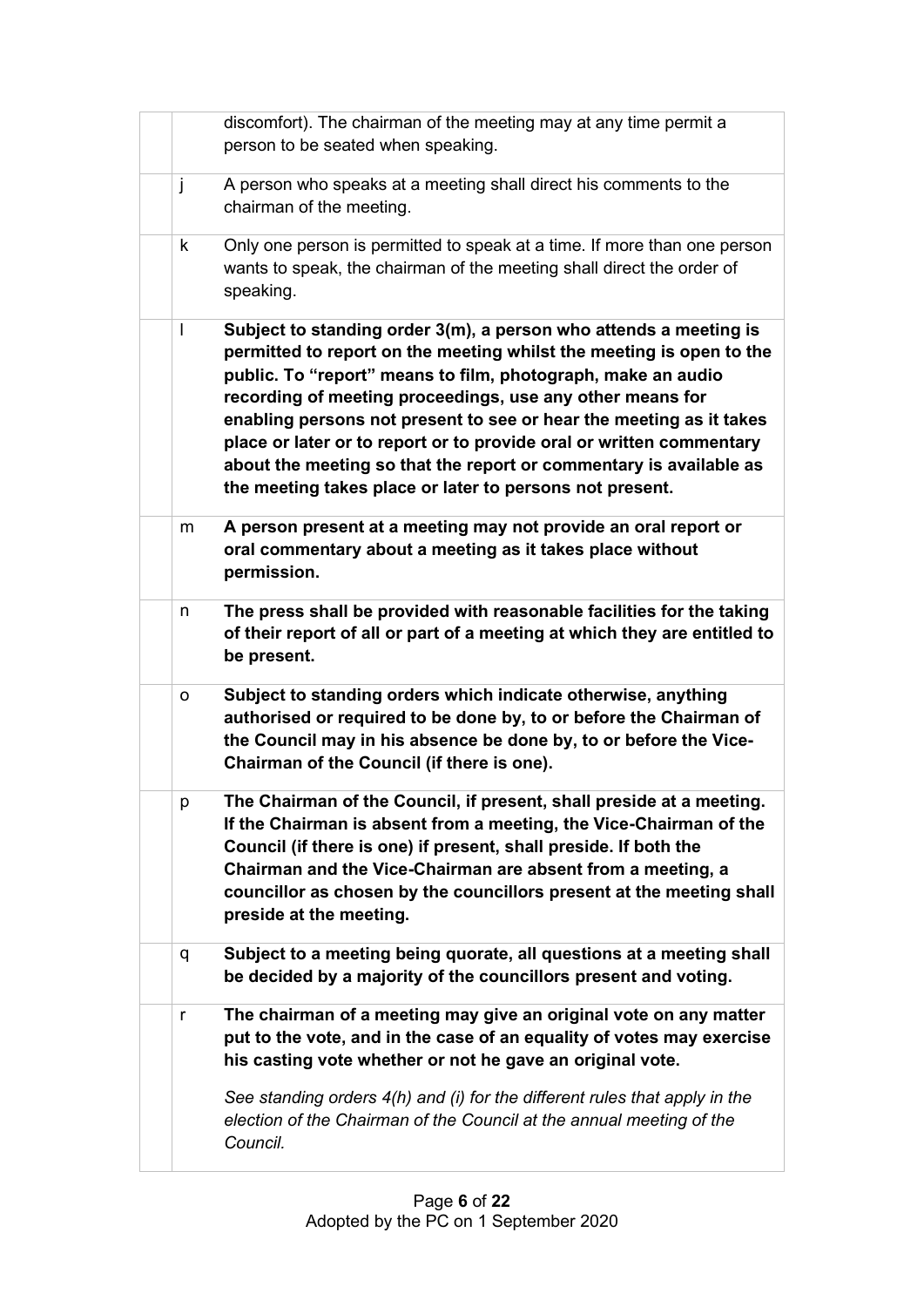| s | Unless standing orders provide otherwise, voting on a question<br>shall be by a show of hands. At the request of a councillor, the<br>voting on any question shall be recorded so as to show whether<br>each councillor present and voting gave his vote for or against that<br>question. Such a request shall be made before moving on to the next<br>item of business on the agenda. |
|---|----------------------------------------------------------------------------------------------------------------------------------------------------------------------------------------------------------------------------------------------------------------------------------------------------------------------------------------------------------------------------------------|
| t | The minutes of a meeting shall include an accurate record of the<br>following:                                                                                                                                                                                                                                                                                                         |
|   | the time and place of the meeting;<br>i.                                                                                                                                                                                                                                                                                                                                               |
|   | ii.<br>the names of councillors who are present and the names of<br>councillors who are absent;                                                                                                                                                                                                                                                                                        |
|   | iii.<br>interests that have been declared by councillors;                                                                                                                                                                                                                                                                                                                              |
|   | the grant of dispensations (if any) to councillors;<br>iv.                                                                                                                                                                                                                                                                                                                             |
|   | whether a councillor left the meeting when matters that they held<br>v.<br>interests in were being considered;                                                                                                                                                                                                                                                                         |
|   | vi.<br>if there was a public participation session; and                                                                                                                                                                                                                                                                                                                                |
|   | vii.<br>the resolutions made.                                                                                                                                                                                                                                                                                                                                                          |
| u | A councillor who has a disclosable pecuniary interest or another<br>interest as set out in the Council's code of conduct in a matter<br>being considered at a meeting is subject to statutory limitations or<br>restrictions under the code on his right to participate and vote on<br>that matter.                                                                                    |
| v | No business may be transacted at a meeting unless at least one-<br>third of the whole number of members of the Council are present<br>and in no case shall the quorum of a meeting be less than three.                                                                                                                                                                                 |
| w | If a meeting is or becomes inquorate no business shall be<br>transacted and the meeting shall be closed. The business on the<br>agenda for the meeting shall be adjourned to another meeting.                                                                                                                                                                                          |
| x | A meeting shall not exceed a period of two hours unless directed by the<br>chairman of the meeting.                                                                                                                                                                                                                                                                                    |

# 4. **ORDINARY COUNCIL MEETINGS**

Page **7** of **22** Adopted by the PC on 1 September 2020 a **In an election year, the annual meeting of the Council shall be held on or within 14 days following the day on which the councillors elected take**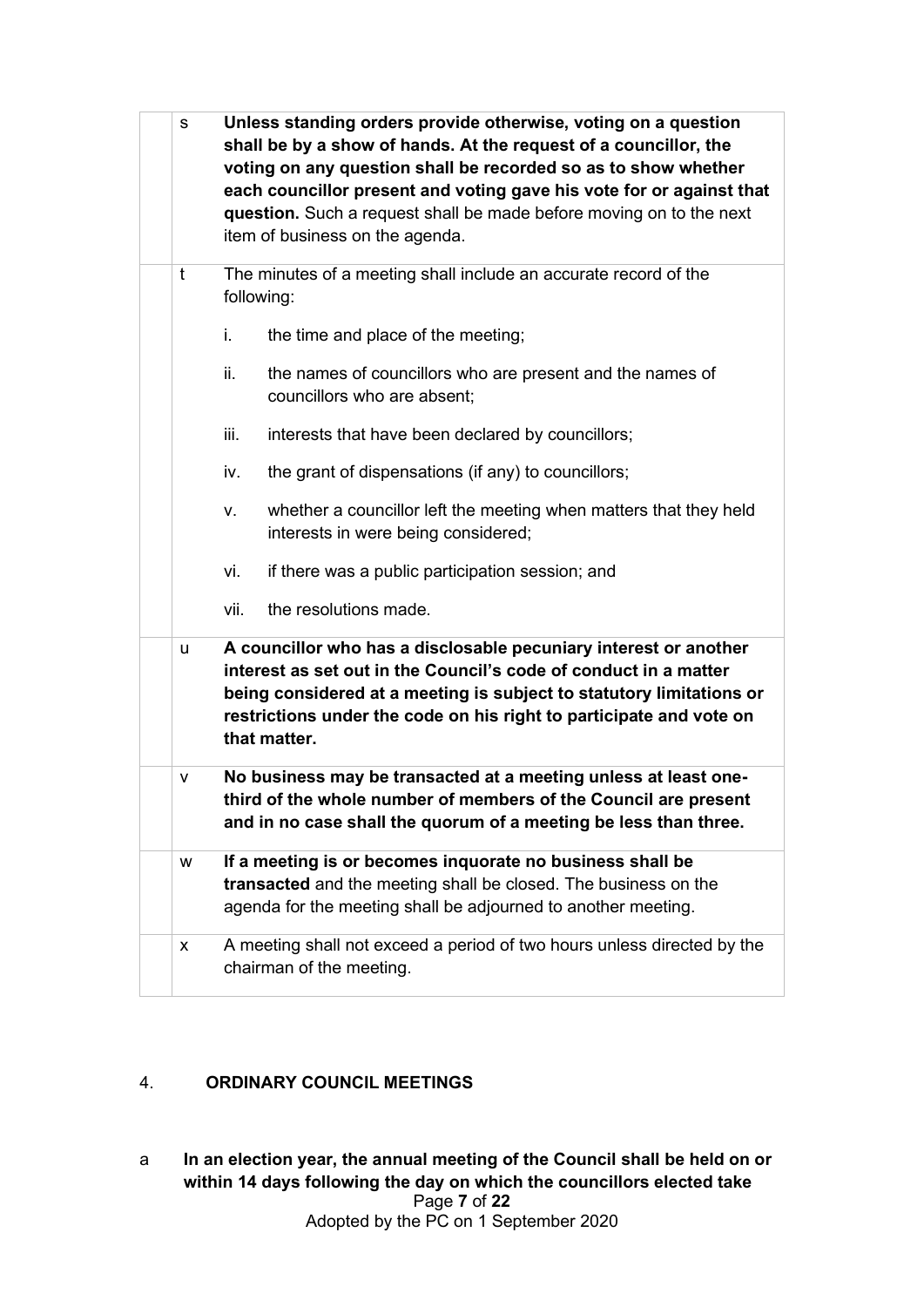**office.**

- b **In a year which is not an election year, the annual meeting of the Council shall be held on such day in May as the Council decides.**
- c **If no other time is fixed, the annual meeting of the Council shall take place at 6pm.**
- d **In addition to the annual meeting of the Council, at least three other ordinary meetings shall be held in each year on such dates and times as the Council decides.**
- e **The first business conducted at the annual meeting of the Council shall be the election of the Chairman and Vice-Chairman (if there is one) of the Council.**
- f **The Chairman of the Council, unless he has resigned or becomes disqualified, shall continue in office and preside at the annual meeting until his successor is elected at the next annual meeting of the Council.**
- g **The Vice-Chairman of the Council, if there is one, unless he resigns or becomes disqualified, shall hold office until immediately after the election of the Chairman of the Council at the next annual meeting of the Council.**
- h **In an election year, if the current Chairman of the Council has not been re-elected as a member of the Council, he shall preside at the annual meeting until a successor Chairman of the Council has been elected. The current Chairman of the Council shall not have an original vote in respect of the election of the new Chairman of the Council but shall give a casting vote in the case of an equality of votes.**
- i **In an election year, if the current Chairman of the Council has been reelected as a member of the Council, he shall preside at the annual meeting until a new Chairman of the Council has been elected. He may exercise an original vote in respect of the election of the new Chairman of the Council and shall give a casting vote in the case of an equality of votes.**
- j Following the election of the Chairman of the Council and Vice-Chairman (if there is one) of the Council at the annual meeting, the business shall include:
	- i. **In an election year, delivery by the Chairman of the Council and councillors of their acceptance of office forms unless the Council resolves for this to be done at a later date. In a year which is not an election year, delivery by the Chairman of the Council of his acceptance of office form unless the Council resolves for this to be done at a later date;**
	- ii. Confirmation of the accuracy of the minutes of the last meeting of the Council;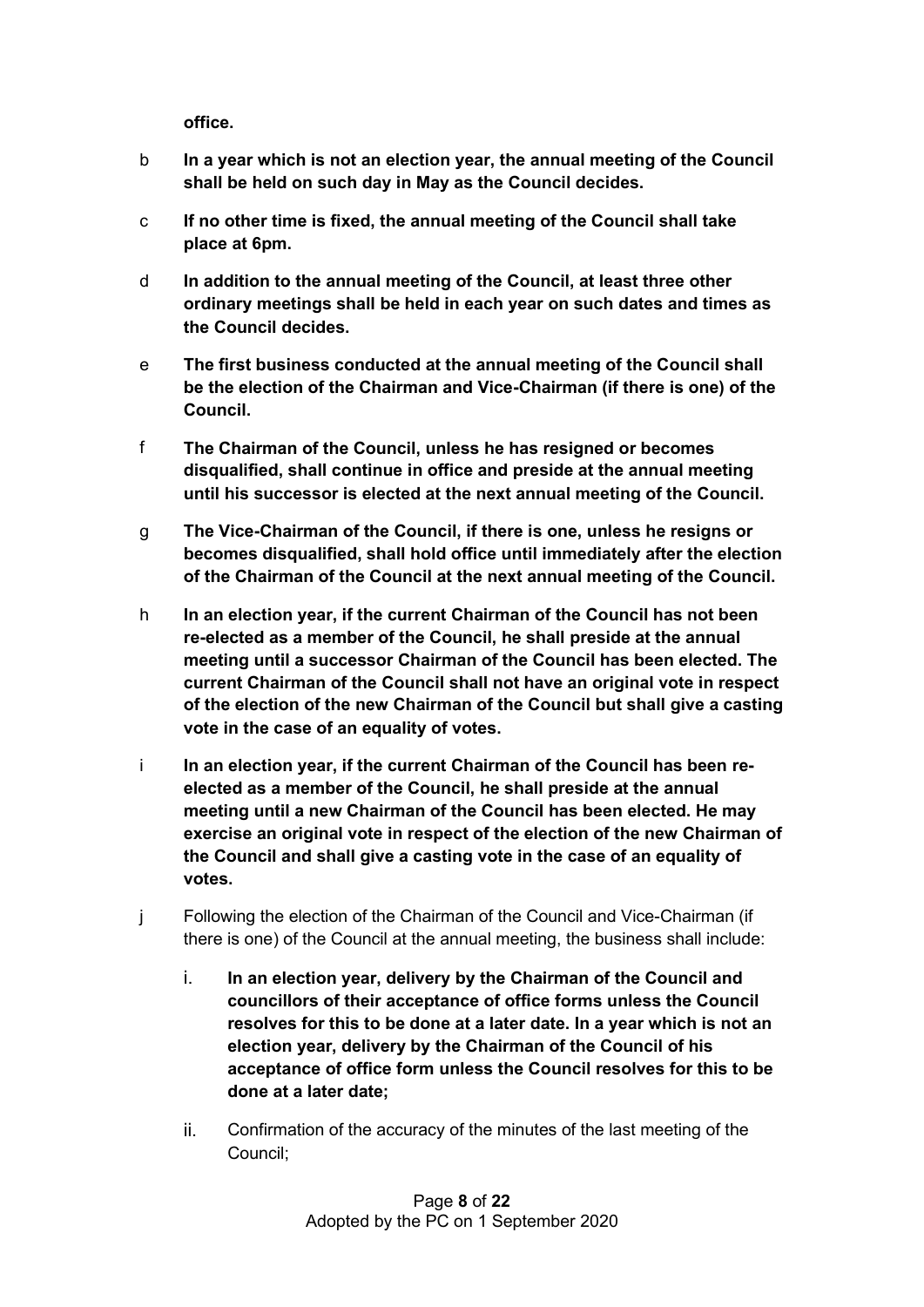- iii. Review and adoption of appropriate standing orders and financial regulations;
- iv. In an election year, to make arrangements with a view to the Council becoming eligible to exercise the general power of competence in the future;
- v. Review of inventory of land and other assets including buildings and office equipment;
- vi. Confirmation of arrangements for insurance cover in respect of all insurable risks;
- vii. Review of the Council's and/or staff subscriptions to other bodies;
- viii. Review of the Council's complaints procedure;
- ix. Review of the Council's policies, procedures and practices in respect of its obligations under freedom of information and data protection legislation (*see also standing orders 10, 19 and 20*);
- x. Review of the Council's policy for dealing with the press/media;
- xi. Review of the Council's employment policies and procedures;
- xii. Review of the Council's expenditure incurred under s.137 of the Local Government Act 1972 or the general power of competence.
- xiii. Determining the time and place of ordinary meetings of the Council up to and including the next annual meeting of the Council.

## 5. **EXTRAORDINARY MEETINGS OF THE COUNCIL**

- a **The Chairman of the Council may convene an extraordinary meeting of the Council at any time.**
- b **If the Chairman of the Council does not call an extraordinary meeting of the Council within seven days of having been requested in writing to do so by two councillors, any two councillors may convene an extraordinary meeting of the Council. The public notice giving the time, place and agenda for such a meeting shall be signed by the two councillors.**

## 6. **PREVIOUS RESOLUTIONS**

a A resolution shall not be reversed within six months except either by a special

Page **9** of **22** Adopted by the PC on 1 September 2020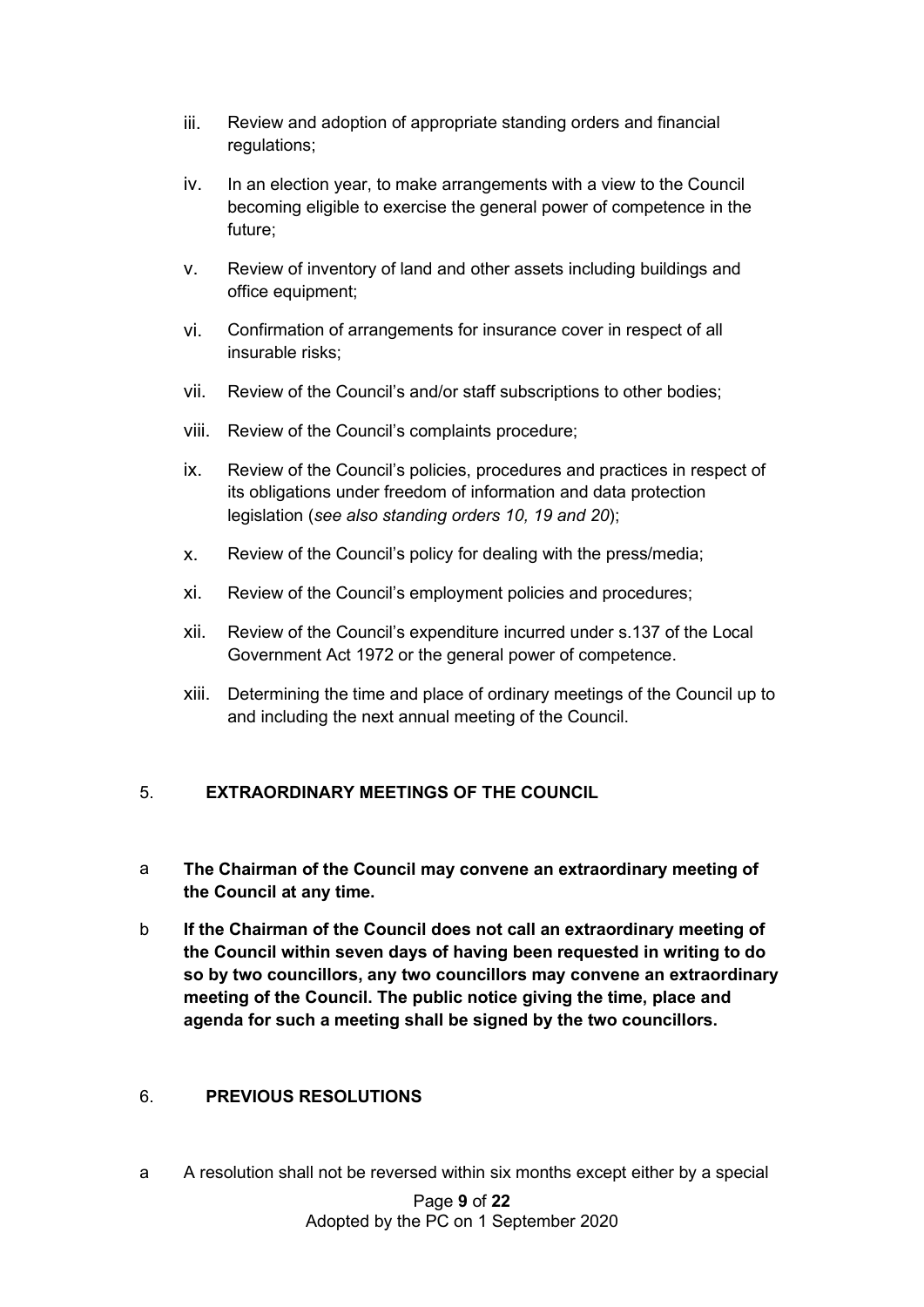motion, which requires written notice by at least three councillors to be given to the Proper Officer in accordance with standing order 8.

*See also standing order 14 (Project Officer).*

b When a motion moved pursuant to standing order 6(a) has been disposed of, no similar motion may be moved for a further six months.

## 7. **VOTING ON APPOINTMENTS**

a Where more than two persons have been nominated for a position to be filled by the Council and none of those persons has received an absolute majority of votes in their favour, the name of the person having the least number of votes shall be struck off the list and a fresh vote taken. This process shall continue until a majority of votes is given in favour of one person. A tie in votes may be settled by the casting vote exercisable by the chairman of the meeting.

## 8. **MOTIONS FOR A MEETING THAT REQUIRE WRITTEN NOTICE TO BE GIVEN TO THE PROPER OFFICER**

- a A motion shall relate to the responsibilities of the meeting for which it is tabled and in any event shall relate to the performance of the Council's statutory functions, powers and obligations or an issue which specifically affects the Council's area or its residents.
- b No motion may be moved at a meeting unless it is on the agenda and the mover has given written notice of its wording to the Proper Officer at least seven clear days before the meeting. Clear days do not include the day of the notice or the day of the meeting.
- c The Proper Officer may, before including a motion on the agenda received in accordance with standing order 8(b), correct obvious grammatical or typographical errors in the wording of the motion.
- d If the Proper Officer considers the wording of a motion received in accordance with standing order 8(b) is not clear in meaning, the motion shall be rejected until the mover of the motion resubmits it, so that it can be understood, in writing, to the Proper Officer at least five clear days before the meeting.
- e If the wording or subject of a proposed motion is considered improper, the Proper Officer shall consult with the chairman of the forthcoming meeting or, as the case may be, the councillors who have convened the meeting, to consider whether the motion shall be included in the agenda or rejected.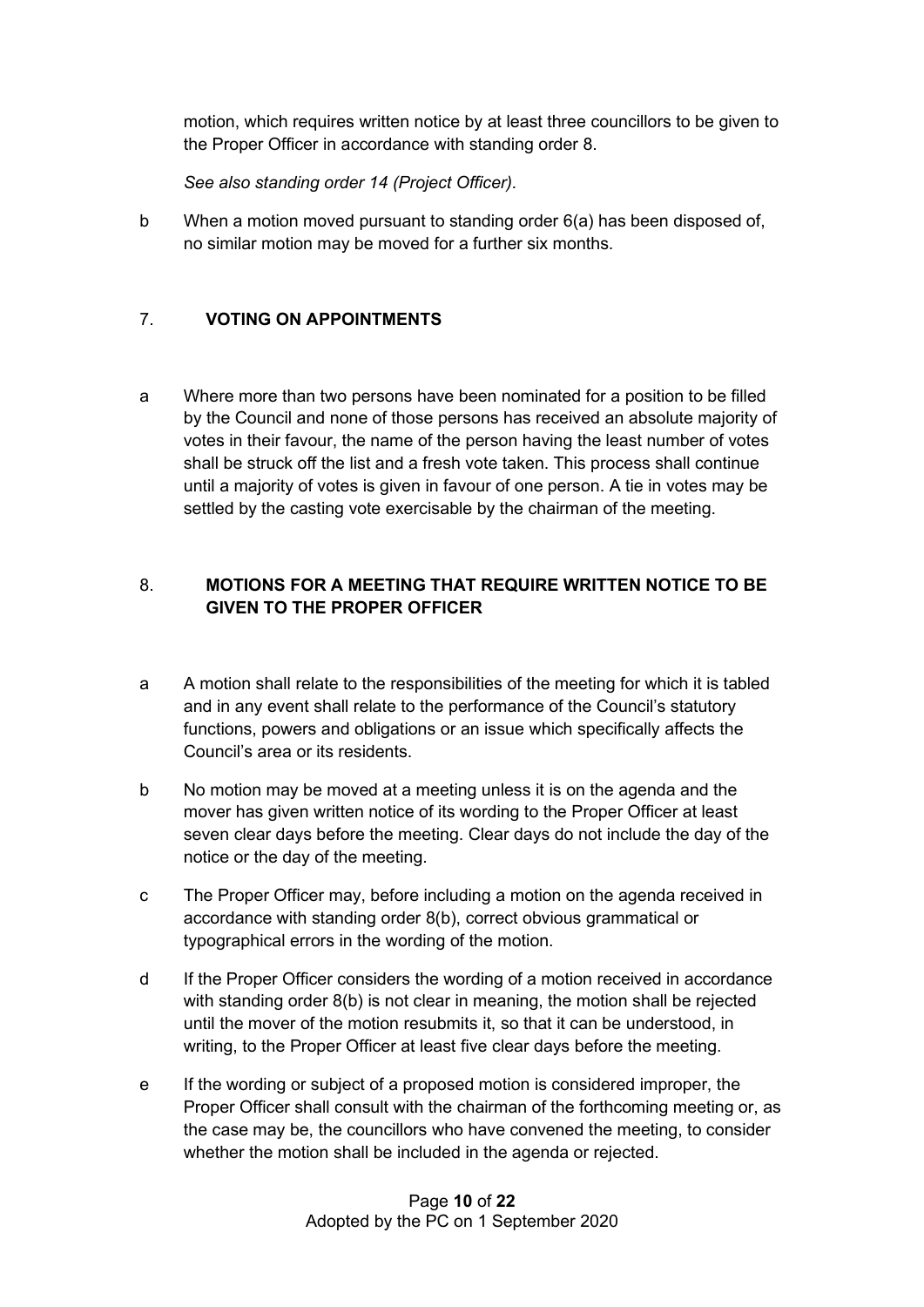- f The decision of the Proper Officer as to whether or not to include the motion on the agenda shall be final.
- g Motions received shall be recorded and numbered in the order that they are received.
- h Motions rejected shall be recorded with an explanation by the Proper Officer of the reason for rejection.

#### 9. **MOTIONS AT A MEETING THAT DO NOT REQUIRE WRITTEN NOTICE**

- a The following motions may be moved at a meeting without written notice to the Proper Officer:
	- i. to correct an inaccuracy in the draft minutes of a meeting;
	- ii. to move to a vote;
	- iii. to defer consideration of a motion;
	- iv. to appoint a person to preside at a meeting;
	- v. to change the order of business on the agenda;
	- vi. to proceed to the next business on the agenda;
	- vii. to require a written report;
	- viii. to extend the time limits for speaking;
	- ix. to exclude the press and public from a meeting in respect of confidential or other information which is prejudicial to the public interest;
	- x. to not hear further from a councillor or a member of the public;
	- xi. to exclude a councillor or member of the public for disorderly conduct;
	- xii. to temporarily suspend the meeting;
	- xiii. to suspend a particular standing order (unless it reflects mandatory statutory or legal requirements);
	- xiv. to adjourn the meeting; or
	- xv. to close the meeting.

#### 10. **MANAGEMENT OF INFORMATION**

*See also standing order 19.*

Page **11** of **22** Adopted by the PC on 1 September 2020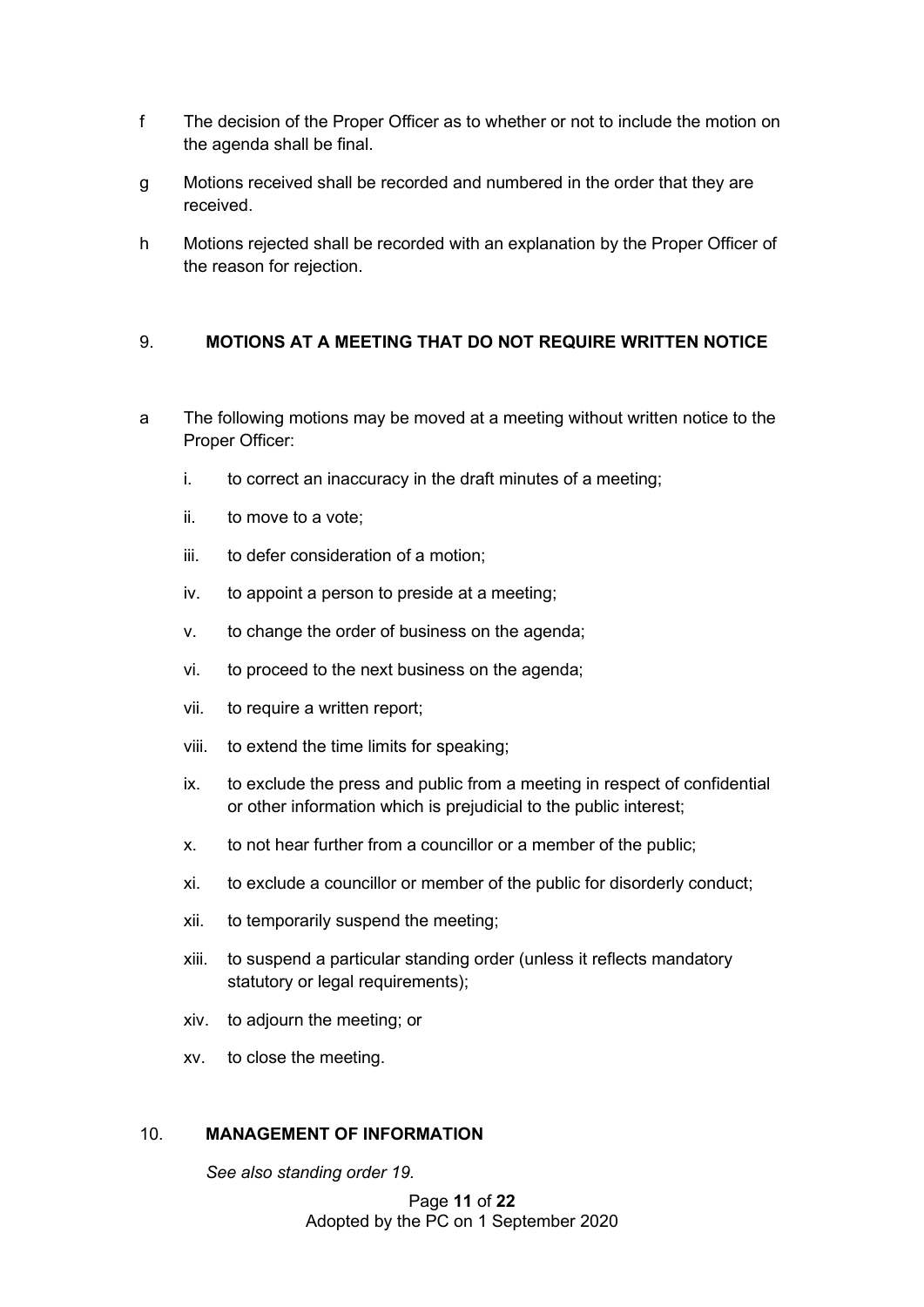- a **The Council shall have in place and keep under review, technical and organisational measures to keep secure information (including personal data) which it holds in paper and electronic form. Such arrangements shall include deciding who has access to personal data and encryption of personal data.**
- b **The Council shall have in place, and keep under review, policies for the retention and safe destruction of all information (including personal data) which it holds in paper and electronic form. The Council's retention policy shall confirm the period for which information (including personal data) shall be retained or if this is not possible the criteria used to determine that period (e.g. the Limitation Act 1980).**
- c **The agenda, papers that support the agenda and the minutes of a meeting shall not disclose or otherwise undermine confidential information or personal data without legal justification.**
- d **Councillors, staff, the Council's contractors and agents shall not disclose confidential information or personal data without legal justification.**

## 11. **DRAFT MINUTES**

| a | If the draft minutes of a preceding meeting have been served on<br>councillors with the agenda to attend the meeting at which they are<br>due to be approved for accuracy, they shall be taken as read.                                                             |
|---|---------------------------------------------------------------------------------------------------------------------------------------------------------------------------------------------------------------------------------------------------------------------|
| b | There shall be no discussion about the draft minutes of a preceding<br>meeting except in relation to their accuracy. A motion to correct an<br>inaccuracy in the draft minutes shall be moved in accordance with<br>standing order 9(a)(i).                         |
| C | The accuracy of draft minutes, including any amendment(s) made to<br>them, shall be confirmed by resolution and shall be signed by the<br>chairman of the meeting and stand as an accurate record of the meeting<br>to which the minutes relate.                    |
| d | If the chairman of the meeting does not consider the minutes to be an<br>accurate record of the meeting to which they relate, he shall sign the<br>minutes and include a paragraph in the following terms or to the same<br>effect:                                 |
|   | "The chairman of this meeting does not believe that the minutes<br>of the meeting of the $($ ) held on [date] in respect of $($ ) were a<br>correct record but his view was not upheld by the meeting and<br>the minutes are confirmed as an accurate record of the |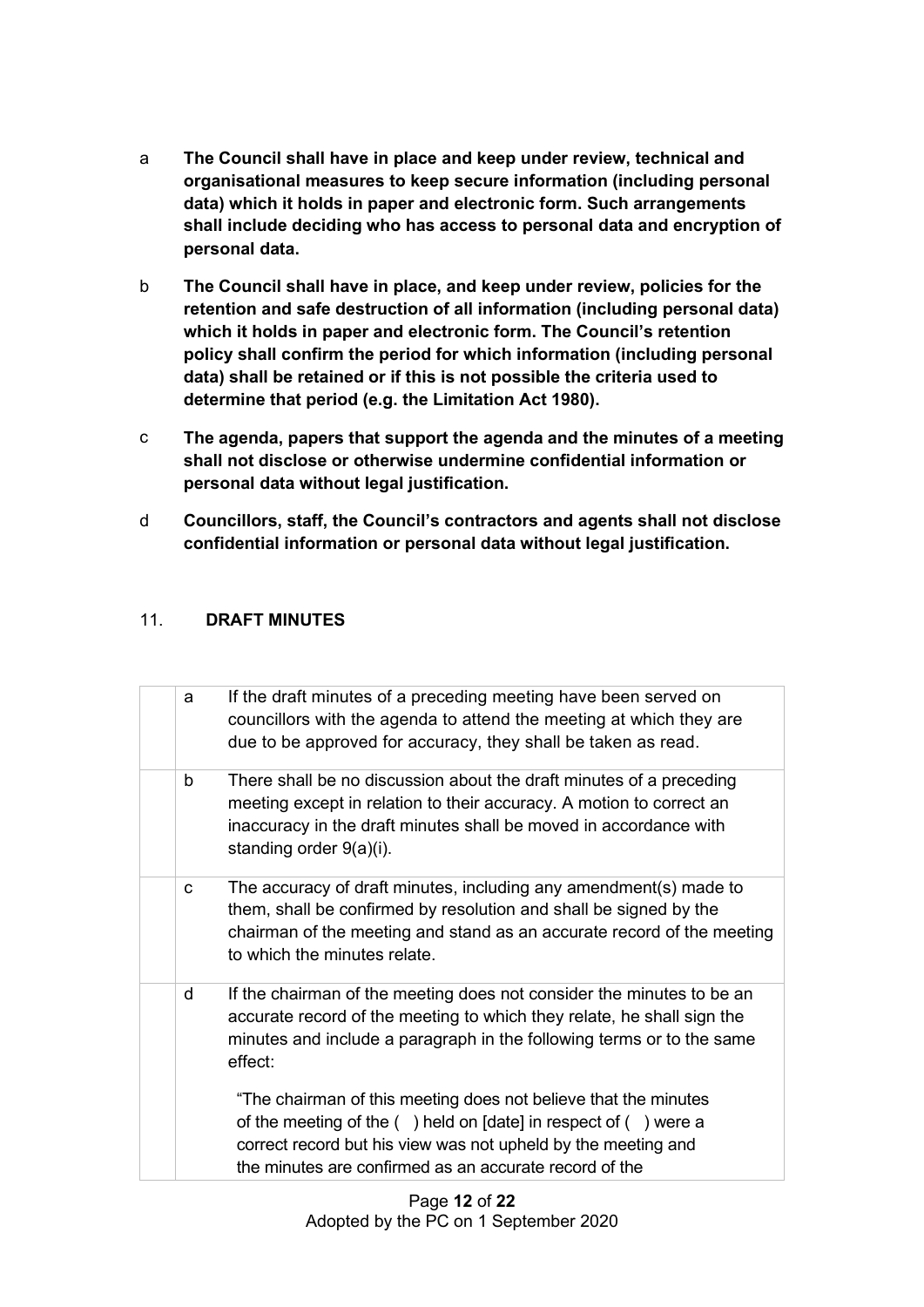|   | proceedings."                                                                                                                                                                                                                                                                                                    |
|---|------------------------------------------------------------------------------------------------------------------------------------------------------------------------------------------------------------------------------------------------------------------------------------------------------------------|
| e | If the Council's gross annual income or expenditure (whichever is<br>higher) does not exceed £25,000, it shall publish draft minutes on a<br>website which is publicly accessible and free of charge not later<br>than one month after the meeting has taken place.                                              |
| f | Subject to the publication of draft minutes in accordance with standing<br>order 11(e) and standing order 19(a) and following a resolution which<br>confirms the accuracy of the minutes of a meeting, the draft minutes or<br>recordings of the meeting for which approved minutes exist shall be<br>destroyed. |

## 12. **CODE OF CONDUCT AND DISPENSATIONS**

*See also standing order 3(u).*

- a All councillors shall observe the code of conduct adopted by the Council.
- b Unless he has been granted a dispensation, a councillor shall withdraw from a meeting when it is considering a matter in which he has a disclosable pecuniary interest. He may return to the meeting after it has considered the matter in which he had the interest.
- c Unless he has been granted a dispensation, a councillor shall withdraw from a meeting when it is considering a matter in which he has another interest if so required by the Council's code of conduct. He may return to the meeting after it has considered the matter in which he had the interest.
- d **Dispensation requests shall be in writing and submitted to the Proper Officer** as soon as possible before the meeting, or failing that, at the start of the meeting for which the dispensation is required.
- e A decision as to whether to grant a dispensation shall be made by the Proper Officer and that decision is final.
- f A dispensation request shall confirm:
	- i. the description and the nature of the disclosable pecuniary interest or other interest to which the request for the dispensation relates;
	- ii. whether the dispensation is required to participate at a meeting in a discussion only or a discussion and a vote;
	- iii. the date of the meeting or the period (not exceeding four years) for which the dispensation is sought; and
	- iv. an explanation as to why the dispensation is sought.

Page **13** of **22** Adopted by the PC on 1 September 2020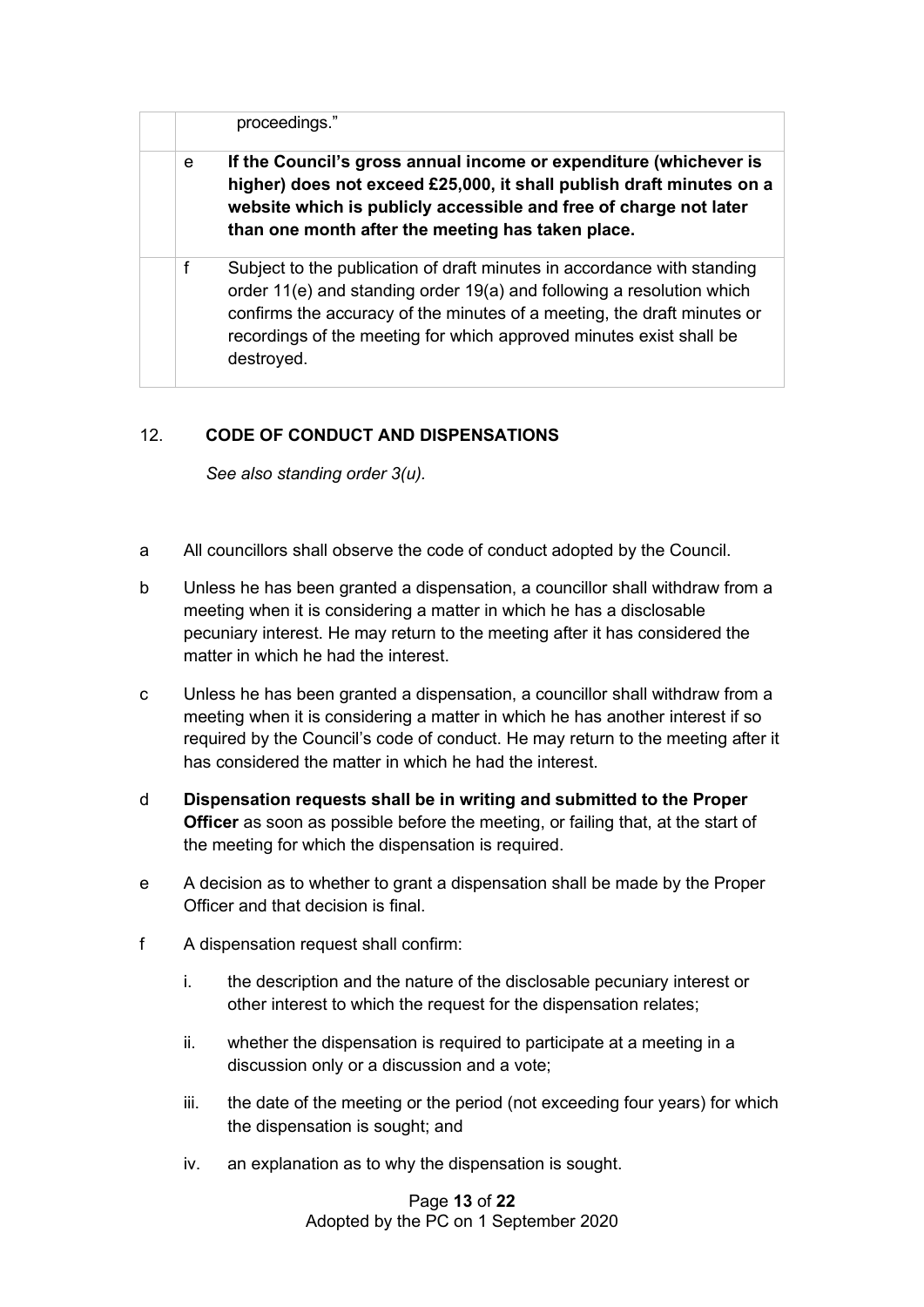- g Subject to standing orders 12(d) and (f), a dispensation request shall be considered by the Proper Officer before the meeting or, if this is not possible, at the start of the meeting for which the dispensation is required.
- **h A dispensation may be granted in accordance with standing order 12(e) if having regard to all relevant circumstances any of the following apply:**
	- **i. without the dispensation the number of persons prohibited from participating in the particular business would be so great a proportion of the meeting transacting the business as to impede the transaction of the business;**
	- **ii. granting the dispensation is in the interests of persons living in the Council's area; or**
	- **iii. it is otherwise appropriate to grant a dispensation.**

## 13. **CODE OF CONDUCT COMPLAINTS**

- a Upon notification by the District or Unitary Council that it is dealing with a complaint that a councillor or has breached the Council's code of conduct, the Proper Officer shall, subject to standing order 10, report this to the Council.
- b Where the notification in standing order 13(a) relates to a complaint made by the Proper Officer, the Proper Officer shall notify the Chairman of Council of this fact, and the Chairman shall nominate another staff member to assume the duties of the Proper Officer in relation to the complaint until it has been determined and the Council has agreed what action, if any, to take in accordance with standing order 13(d).
- c The Council may:
	- i. provide information or evidence where such disclosure is necessary to investigate the complaint or is a legal requirement;
	- ii. seek information relevant to the complaint from the person or body with statutory responsibility for investigation of the matter;
- d **Upon notification by the District or Unitary Council that a councillor has breached the Council's code of conduct, the Council shall consider what, if any, action to take against him. Such action excludes disqualification or suspension from office.**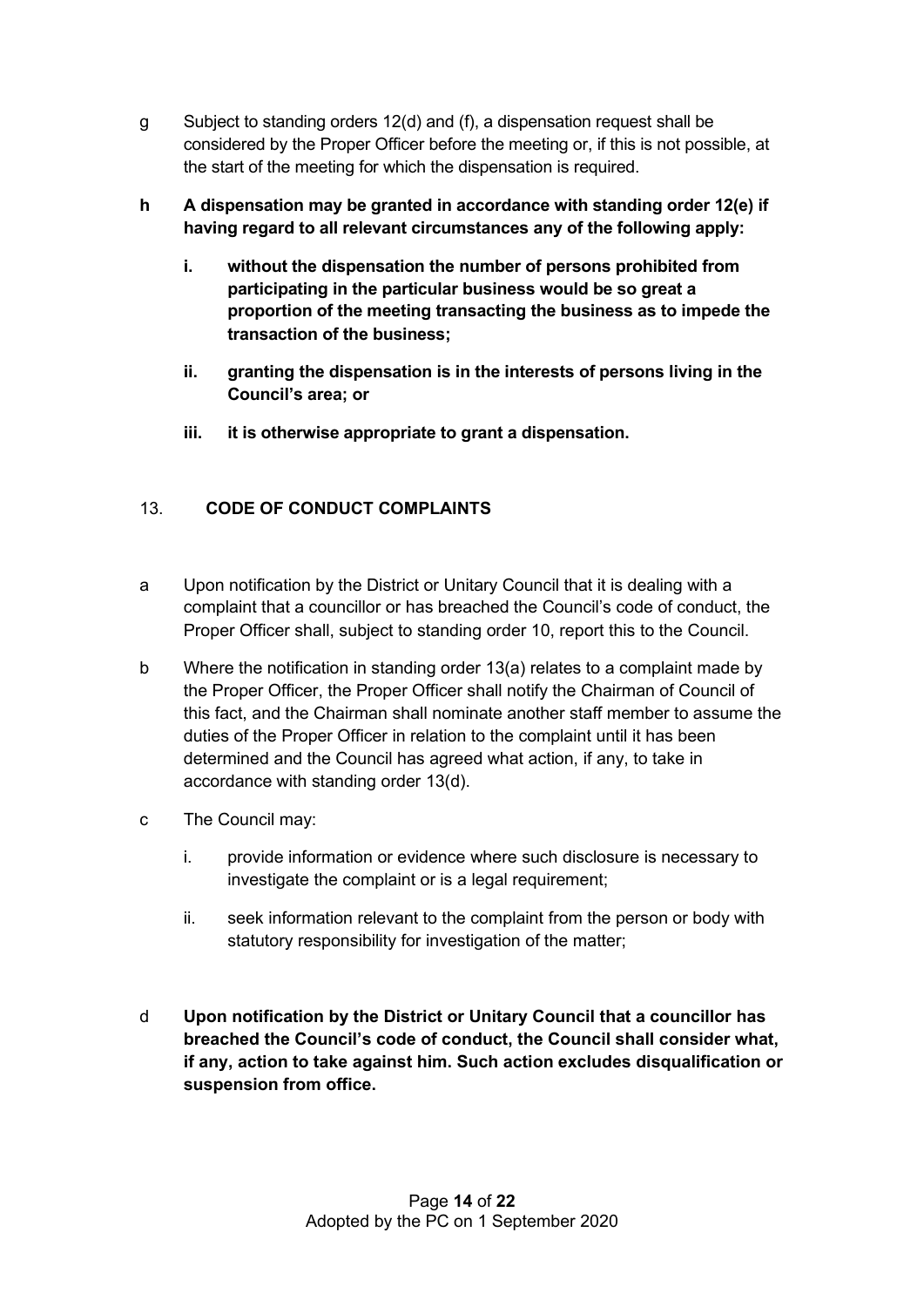#### 14. **PROPER OFFICER**

- a The Proper Officer shall be either (i) the clerk or (ii) other staff member(s) nominated by the Council to undertake the work of the Proper Officer when the Proper Officer is absent.
- b The Proper Officer shall:
	- i. **at least three clear days before a meeting of the council,** 
		- **serve on councillors by delivery or post at their residences or by email authenticated in such manner as the Proper Officer thinks fit, a signed summons confirming the time, place and the agenda (provided the councillor has consented to service by email), and**
		- **Provide, in a conspicuous place, public notice of the time, place and agenda (provided that the public notice with agenda of an extraordinary meeting of the Council convened by councillors is signed by them).**
	- ii. subject to standing order 8, include on the agenda all motions in the order received unless a councillor has given written notice at least four days before the meeting confirming his withdrawal of it;
	- iii. **convene a meeting of the Council for the election of a new Chairman of the Council, occasioned by a casual vacancy in his office;**
	- iv. **facilitate inspection of the minute book by local government electors;**
	- v. **receive and retain copies of byelaws made by other local authorities;**
	- vi. hold acceptance of office forms from councillors;
	- vii. hold a copy of every councillor's register of interests;
	- viii. assist with responding to requests made under freedom of information legislation and rights exercisable under data protection legislation, in accordance with the Council's relevant policies and procedures;
	- ix. liaise, as appropriate, with the Council's Data Protection Officer;
	- x. receive and send general correspondence and notices on behalf of the Council except where there is a resolution to the contrary;
	- xi. assist in the organisation of, storage of, access to, security of and destruction of information held by the Council in paper and electronic form subject to the requirements of data protection and freedom of information legislation and other legitimate requirements (e.g. the

Page **15** of **22** Adopted by the PC on 1 September 2020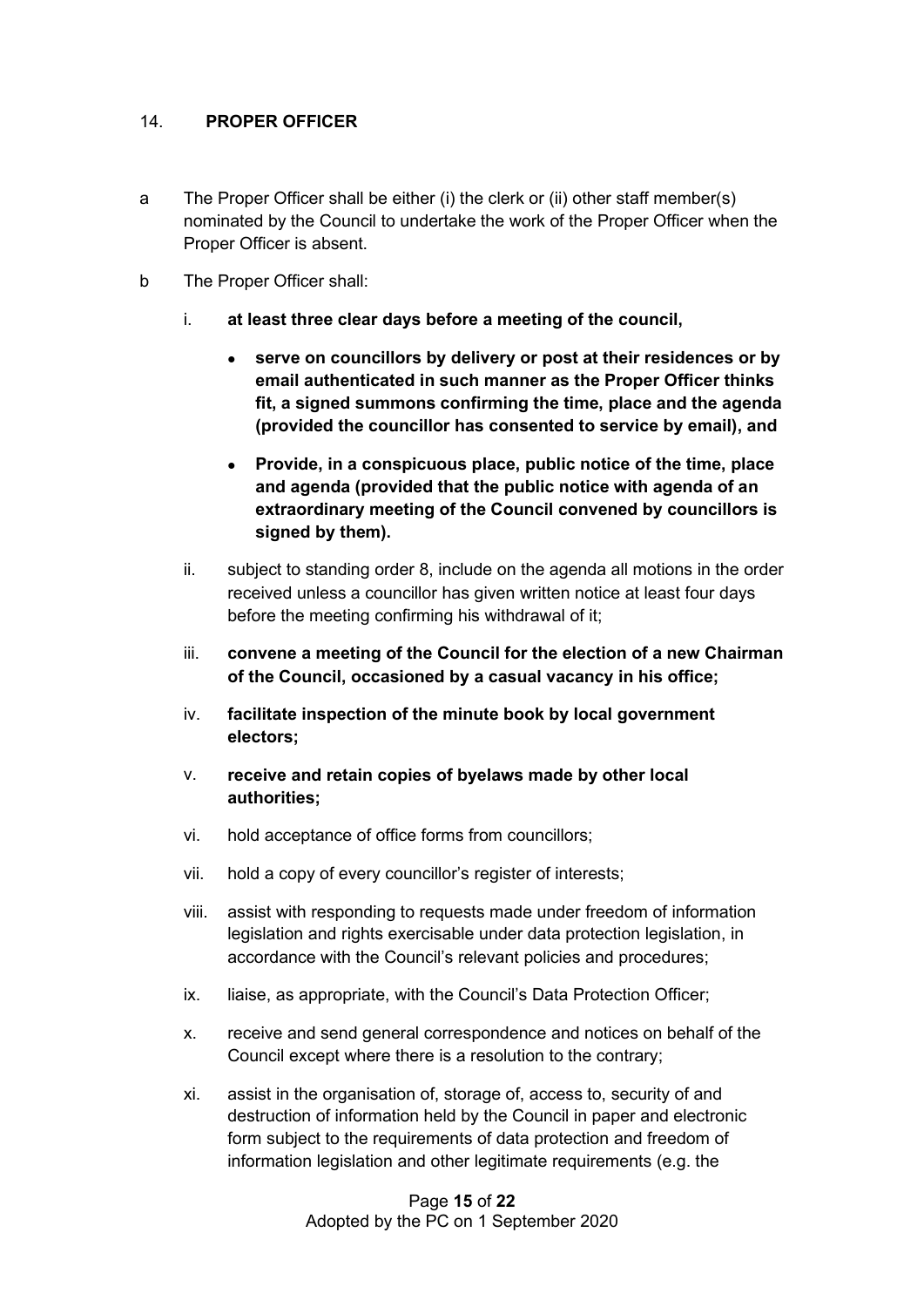Limitation Act 1980);

- xii. arrange for legal deeds to be executed; (*see also standing order 22);*
- xiii. arrange or manage the prompt authorisation, approval, and instruction regarding any payments to be made by the Council in accordance with its financial regulations;
- xiv. record every planning application notified to the Council and the Council's response to the local planning authority in a book or electronic register for such purpose;
- xv. refer a planning application received by the Council to the councillor responsible for planning or in his absence the Chairman or the Vice-Chairman (if there is one) of the Council as soon as possible but no later than within five working days of receipt. Facilitate an extraordinary meeting if the planning application requires consideration before the next ordinary meeting of the Council;
- xvi. manage access to information about the Council via the publication scheme; and
- xvii. retain custody of the seal of the Council (if there is one) which shall not be used without a resolution to that effect. (s*ee also standing order 22).*

## 15. **RESPONSIBLE FINANCIAL OFFICER**

a The Council shall appoint appropriate person(s) to undertake the work of the Responsible Financial Officer when the Responsible Financial Officer is absent.

## 16. **ACCOUNTS AND ACCOUNTING STATEMENTS**

- a "Proper practices" in standing orders refer to the most recent version of "Governance and Accountability for Local Councils – a Practitioners' Guide".
- b All payments by the Council shall be authorised, approved and paid in accordance with the law, proper practices and the Council's financial regulations.
- c The Responsible Financial Officer shall supply to each councillor as soon as

Page **16** of **22** Adopted by the PC on 1 September 2020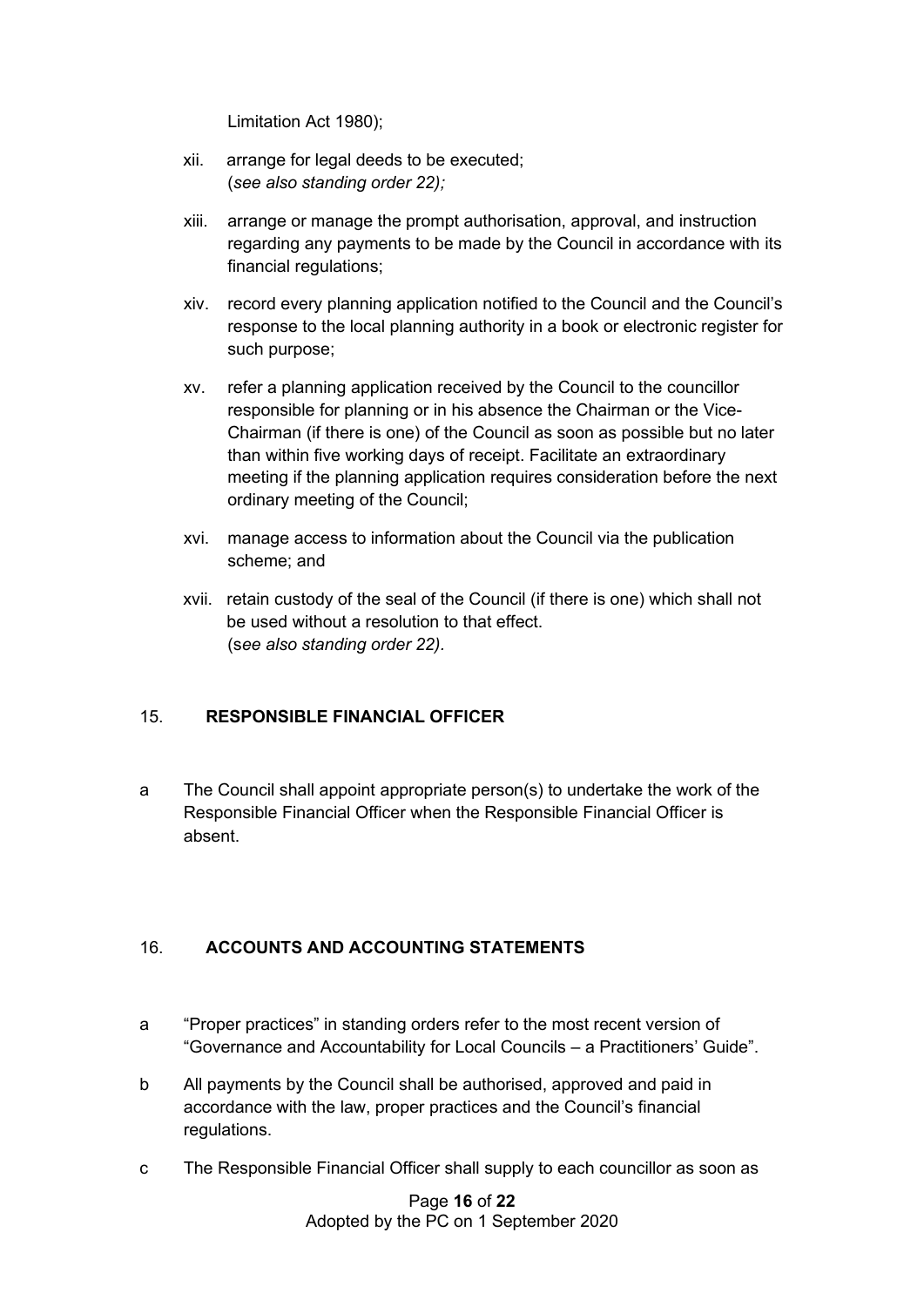practicable after 30 June, 30 September and 31 December in each year a statement to summarise:

- i. the Council's receipts and payments (or income and expenditure) for each quarter;
- ii. the Council's aggregate receipts and payments (or income and expenditure) for the year to date;
- iii. the balances held at the end of the quarter being reported and

which includes a comparison with the budget for the financial year and highlights any actual or potential overspends.

- d As soon as possible after the financial year end at 31 March, the Responsible Financial Officer shall provide:
	- i. each councillor with a statement summarising the Council's receipts and payments (or income and expenditure) for the last quarter and the year to date for information; and
	- ii. to the Council the accounting statements for the year in the form of Section 1 of the annual governance and accountability return, as required by proper practices, for consideration and approval.
- e The year-end accounting statements shall be prepared in accordance with proper practices and apply the form of accounts determined by the Council (receipts and payments, or income and expenditure) for the year to 31 March. A completed draft annual governance and accountability return shall be presented to all councillors at least 14 days prior to anticipated approval by the Council. The annual governance and accountability return of the Council, which is subject to external audit, including the annual governance statement, shall be presented to the Council for consideration and formal approval before 30 June.

## 17. **FINANCIAL CONTROLS AND PROCUREMENT**

- a. The Council shall consider and approve financial regulations proposed by the Responsible Financial Officer, which shall include detailed arrangements in respect of the following:
	- i. the keeping of accounting records and systems of internal controls;
	- ii. the assessment and management of financial risks faced by the Council;
	- iii. the work of the independent internal auditor in accordance with proper practices and the receipt of regular reports from the internal auditor, which shall be required at least annually;

Page **17** of **22** Adopted by the PC on 1 September 2020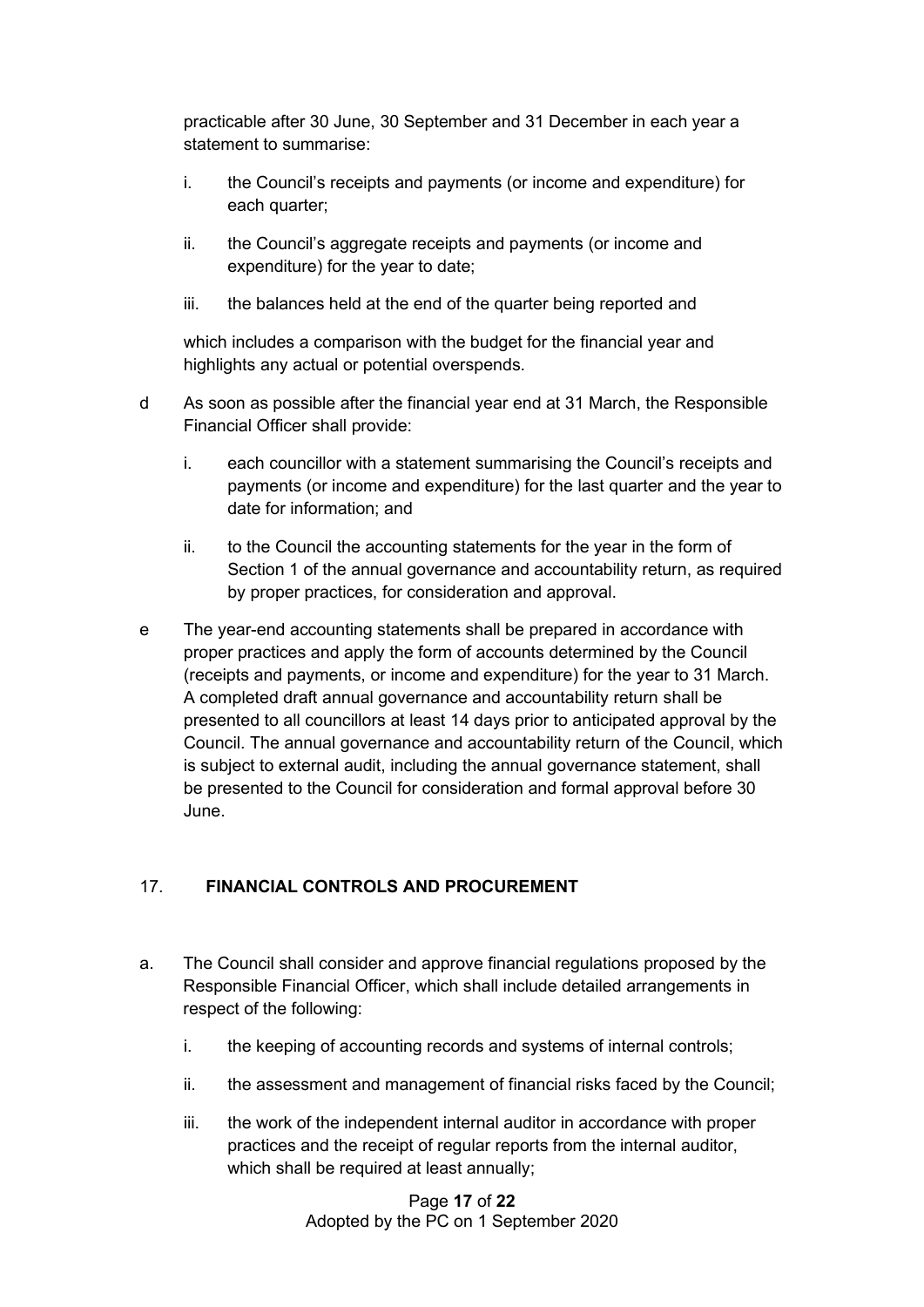- iv. the inspection and copying by councillors and local electors of the Council's accounts and/or orders of payments; and
- v. whether contracts with an estimated value below **£25,000** are exempt from a tendering process or procurement exercise.
- b. Financial regulations shall be reviewed regularly and at least annually for fitness of purpose.
- c. **A public contract regulated by the Public Contracts Regulations 2015 with an estimated value in excess of £25,000 but less than the relevant thresholds in standing order 17(f) is subject to Regulations 109-114 of the Public Contracts Regulations 2015 which include a requirement on the Council to advertise the contract opportunity on the Contracts Finder website regardless of what other means it uses to advertise the opportunity.**
- d. Subject to additional requirements in the financial regulations of the Council, the tender process for contracts for the supply of goods, materials, services or the execution of works with an estimated value in excess of £25,000 shall include, as a minimum, the following steps:
	- i. a specification for the goods, materials, services or the execution of works shall be drawn up;
	- ii. an invitation to tender shall be drawn up to confirm (i) the Council's specification (ii) the time, date and address for the submission of tenders (iii) the date of the Council's written response to the tender and (iv) the prohibition on prospective contractors contacting councillors or staff to encourage or support their tender outside the prescribed process;
	- iii. the invitation to tender shall be advertised in a local newspaper and in any other manner that is appropriate;
	- iv. tenders are to be submitted in writing in a sealed marked envelope addressed to the Proper Officer;
	- v. tenders shall be opened by the Proper Officer in the presence of at least one councillor after the deadline for submission of tenders has passed;
	- vi. tenders are to be reported to and considered by the appropriate meeting of the Council.
- e. The Council is not bound to accept the lowest value or any tender.
- f. **A public contract regulated by the Public Contracts Regulations 2015 with an estimated value in excess of £181,302 for a public service or supply contract or in excess of £4,551,413 for a public works contract (or other thresholds determined by the European Commission every two years and published in the Official Journal of the European Union (OJEU)) shall comply with the relevant procurement procedures and other**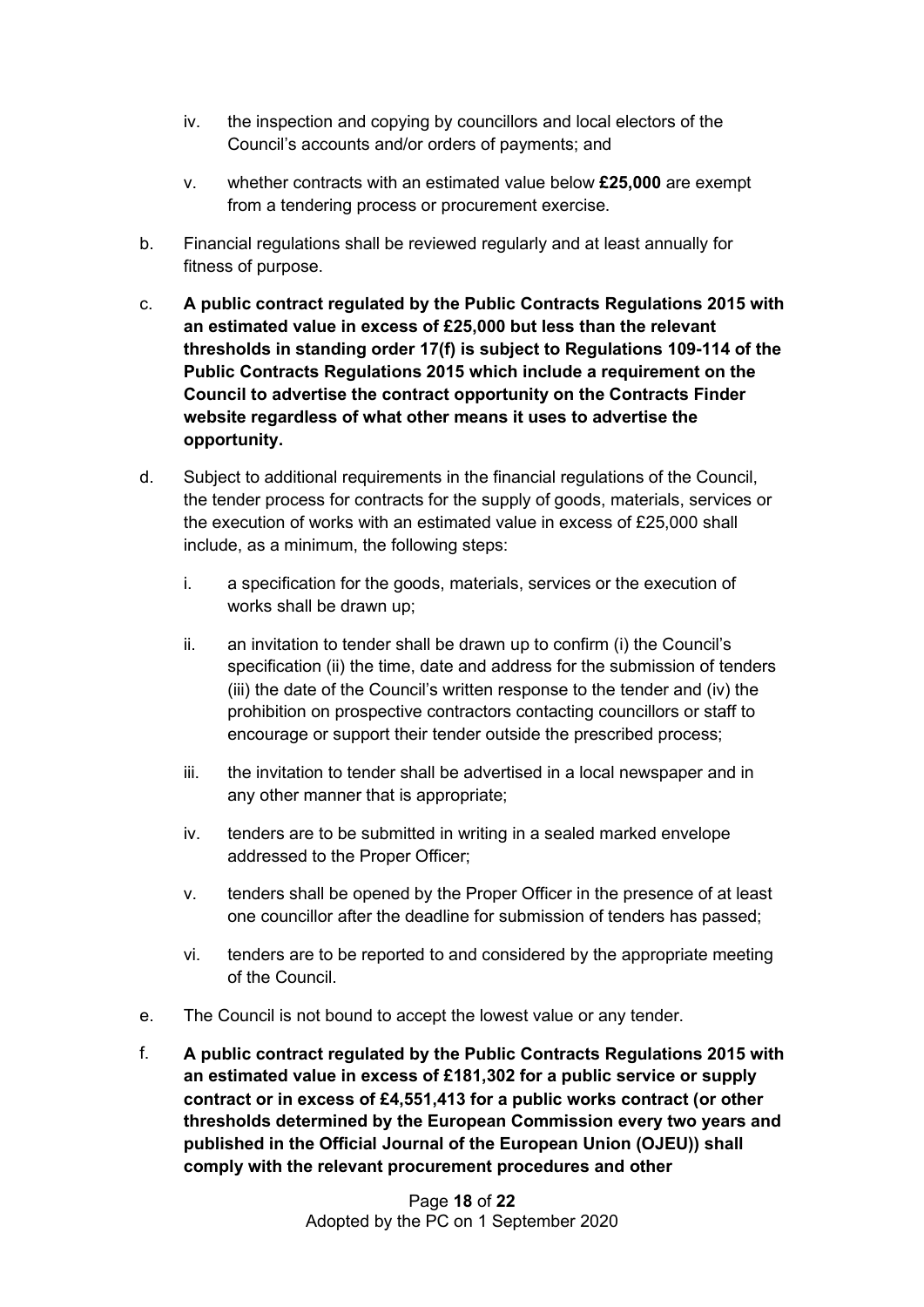**requirements in the Public Contracts Regulations 2015 which include advertising the contract opportunity on the Contracts Finder website and in OJEU.**

g. **A public contract in connection with the supply of gas, heat, electricity, drinking water, transport services, or postal services to the public; or the provision of a port or airport; or the exploration for or extraction of gas, oil or solid fuel with an estimated value in excess of £363,424 for a supply, services or design contract; or in excess of £4,551,413 for a works contract; or £820,370 for a social and other specific services contract (or other thresholds determined by the European Commission every two years and published in OJEU) shall comply with the relevant procurement procedures and other requirements in the Utilities Contracts Regulations 2016.**

## 18. **HANDLING STAFF MATTERS**

- a A matter personal to a member of staff that is being considered by a meeting of the Council is subject to standing order 10.
- b Subject to the Council's policy regarding absences from work, members of staff shall notify the Chairman of the Council or, if he is not available, the Vice-Chairman (if there is one) of absence occasioned by illness or other reason and that person shall report such absence to the Council at its next meeting.
- c The Chairman of the Council or in his absence, the Vice-Chairman shall upon a resolution conduct a review of the performance and annual appraisal of the work of the member of staff. The reviews and appraisal shall be reported in writing and are subject to approval by resolution by the Council.
- d Subject to the Council's policy regarding the handling of grievance matters, members of staff shall contact the Chairman of the Council or in his absence, the Vice-Chairman in respect of an informal or formal grievance matter, and this matter shall be reported back and progressed by resolution of the Council.
- e Subject to the Council's policy regarding the handling of grievance matters, if an informal or formal grievance matter raised by a member of staff relates to the Chairman or Vice-Chairman of the Council, this shall be communicated to another councillor, which shall be reported back and progressed by resolution of the Council.
- f Any persons responsible for all or part of the management of staff shall treat as confidential the written records of all meetings relating to their performance, capabilities, grievance or disciplinary matters.
- g In accordance with standing order 10(a), persons with line management responsibilities shall have access to staff records referred to in standing order

Page **19** of **22** Adopted by the PC on 1 September 2020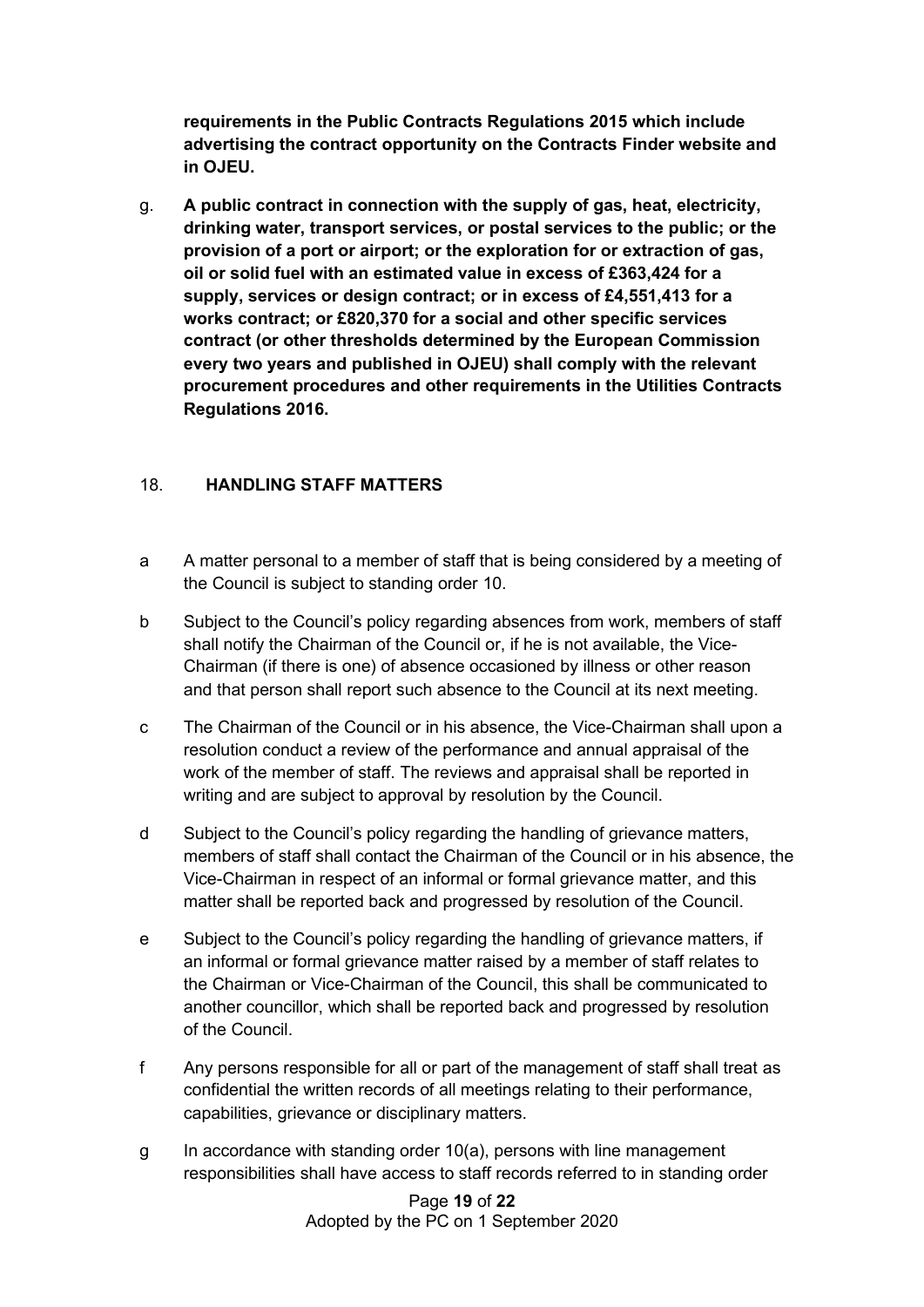18(f).

#### 19. **RESPONSIBILITIES TO PROVIDE INFORMATION**

*See also standing order 20.*

- a **In accordance with freedom of information legislation, the Council shall publish information in accordance with its publication scheme and respond to requests for information held by the Council.**
- b. **The Council shall publish information in accordance with the requirements of the Smaller Authorities (Transparency Requirements) (England) Regulations 2015.**
- 20. **RESPONSIBILITIES UNDER DATA PROTECTION LEGISLATION**  (Below is not an exclusive list).

*See also standing order 10.*

- a **The Council shall appoint a Data Protection Officer.**
- b **The Council shall have policies and procedures in place to respond to an individual exercising statutory rights concerning his personal data.**
- c **The Council shall have a written policy in place for responding to and managing a personal data breach.**
- d **The Council shall keep a record of all personal data breaches comprising the facts relating to the personal data breach, its effects and the remedial action taken.**
- e **The Council shall ensure that information communicated in its privacy notice(s) is in an easily accessible and available form and kept up to date.**
- f **The Council shall maintain a written record of its processing activities.**

#### 21. **RELATIONS WITH THE PRESS/MEDIA**

a Requests from the press or other media for an oral or written comment or statement from the Council, its councillors or staff shall be handled in accordance with the Council's policy in respect of dealing with the press and/or

> Page **20** of **22** Adopted by the PC on 1 September 2020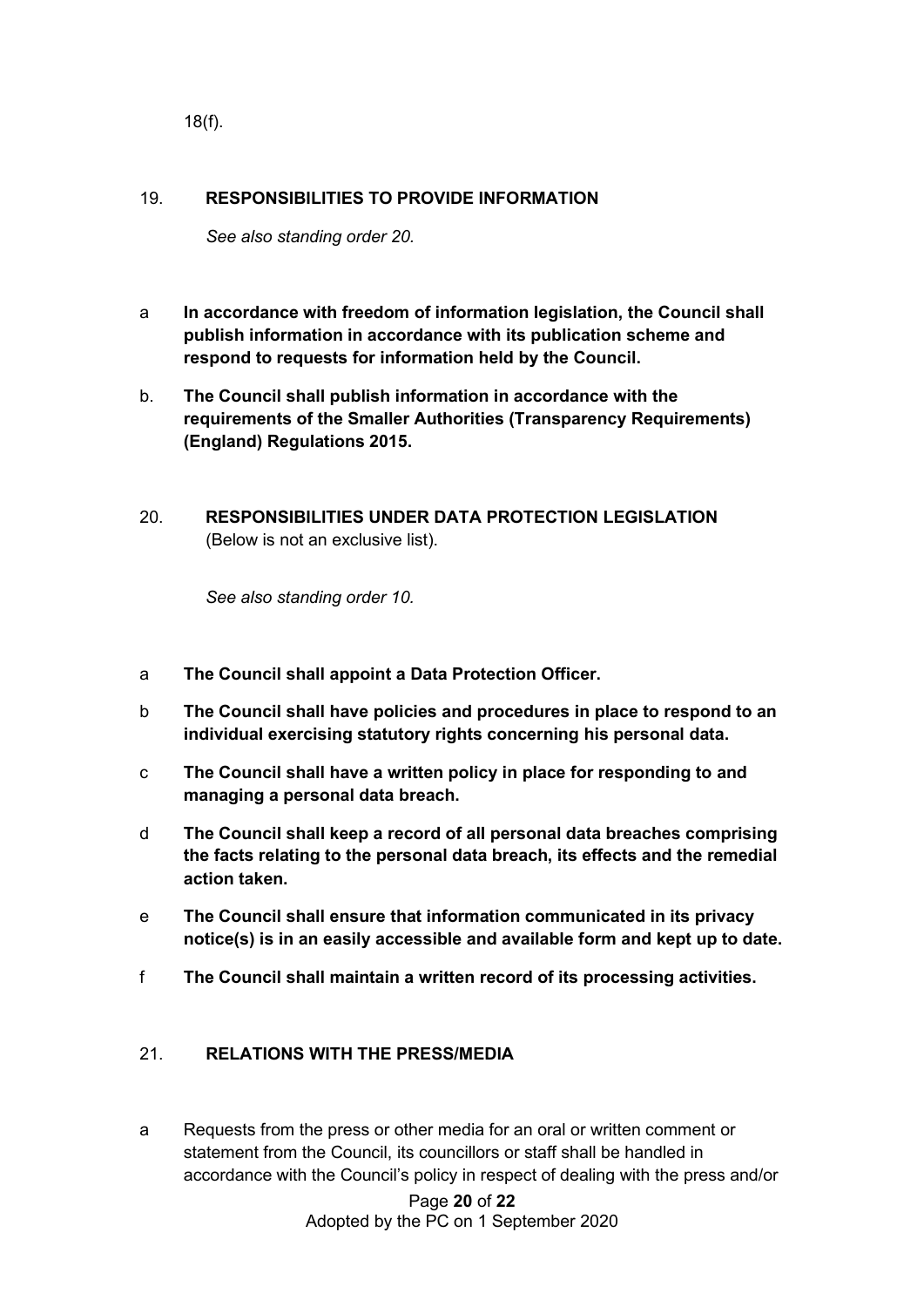other media.

## 22. **EXECUTION AND SEALING OF LEGAL DEEDS**

*See also standing orders 14(b)(xii) and (xvii).*

- a A legal deed shall not be executed on behalf of the Council unless authorised by a resolution.
- b **Subject to standing order 22(a), any two councillors may sign, on behalf of the Council, any deed required by law and the Proper Officer shall witness their signatures.**

# 23. **COMMUNICATING WITH DISTRICT AND COUNTY OR UNITARY COUNCILLORS**

- a An invitation to attend a meeting of the Council shall be sent, together with the agenda, to the ward councillor(s) of the District and County Council OR Unitary Council representing the area of the Council.
- b Unless the Council determines otherwise, a copy of each letter sent to the District and County Council OR Unitary Council shall be sent to the ward councillor(s) representing the area of the Council.

## 24. **RESTRICTIONS ON COUNCILLOR ACTIVITIES**

- a. Unless duly authorised no councillor shall:
	- i. inspect any land and/or premises which the Council has a right or duty to inspect; or
	- ii. issue orders, instructions or directions.

## 25. **STANDING ORDERS GENERALLY**

a All or part of a standing order, except one that incorporates mandatory statutory or legal requirements, may be suspended by resolution in relation to

> Page **21** of **22** Adopted by the PC on 1 September 2020